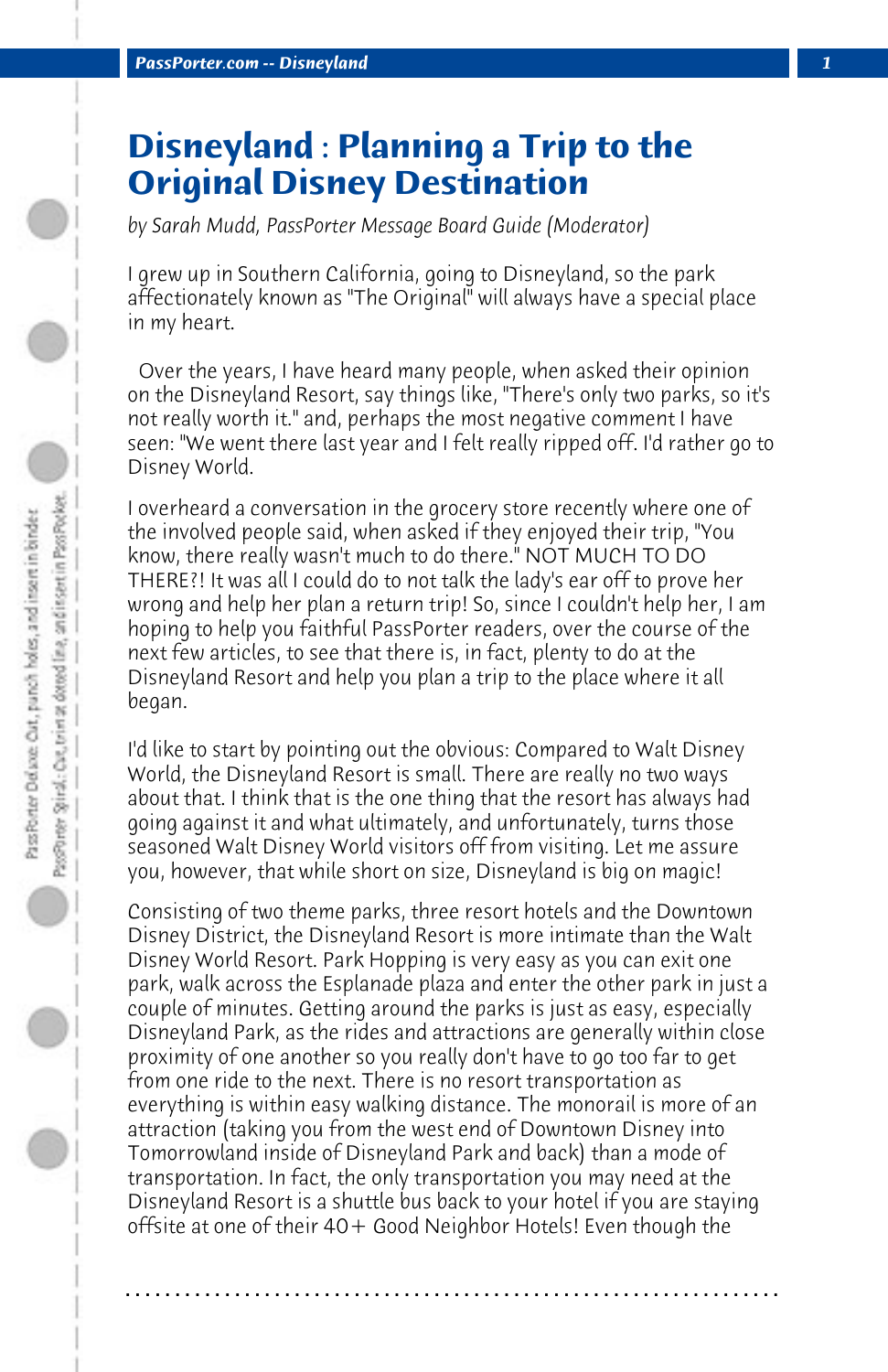resort isn't as spread out and isolated from the outside world as Walt Disney World, I still feel as if I am inside my "Disney Bubble" the minute I step on to Disneyland property.

 So, where should you start to plan? Well, nail down a time to visit, of course! Generally, the Disneyland Resort has two seasons: Peak and not-Peak. The Peak seasons are June through Labor Day, Christmas time and Spring Break. The rest of the year can be pretty mellow, as far as attendance is concerned! If you want to visit when the weather is nicest, April and May would be your best bet, in my opinion. Crowds will be low on weekdays and the weather should be agreeable!

The next logical step is to choose your hotel and this is where it can get tricky, as you aren't just dealing with the three resort hotels but also the 40 or more Good Neighbor Hotels that Disneyland partners with, just off-site. There are several that are just across the street (and a couple that are within closer walking distance than Disneyland Hotel and Disney's Paradise Pier Hotel, believe it or not!). The Good Neighbor Hotels are broken down much like Walt Disney World's hotels in the levels of Economy, Moderate, Superior and Suites, so your first step would be to choose the amenities you'd like or need in a hotel. The official Disneyland website has a page dedicated to the Good Neighbor Hotels with clickable links for each of the hotels showing the amenities offered, check in and check out times, facilities and services. You can also enter the specific amenities that you prefer and the site will match hotels with those choices and list them for you.

 If you are one who likes to stay completely immersed in the "Disney Bubble," the onsite Disney resorts are hard to beat. A benefit to staying at the onsite hotels is that you will be able to participate in Magic Mornings (early entry into Disneyland park) on any or all of the days that it is offered during the length of your stay. Magic Mornings are offered to folks staying at most Good Neighbor Hotels or those with 3-4 day Park Hopper tickets as well, but they are only entitled to use it on one morning.

 The Disneyland resort offers three beautiful on-site hotels. The more moderately priced Paradise Pier Hotel has a California beach theme and you are greeted by a statue of Surfer Goofy just inside the lobby. The hotel has a total of 481 guest rooms, some with views of Disney California Adventure. It also offers kids activities, a fun rooftop pool and waterslide, as well as the Surf's Up character breakfast with Mickey and Minnie. The mid-range Disneyland Hotel is the original. It was built in 1955 and has been expanded, renovated, and downsized several times over the years, but still has never lost its charm. The hotel is currently undergoing another major renovation (but it is still open!) including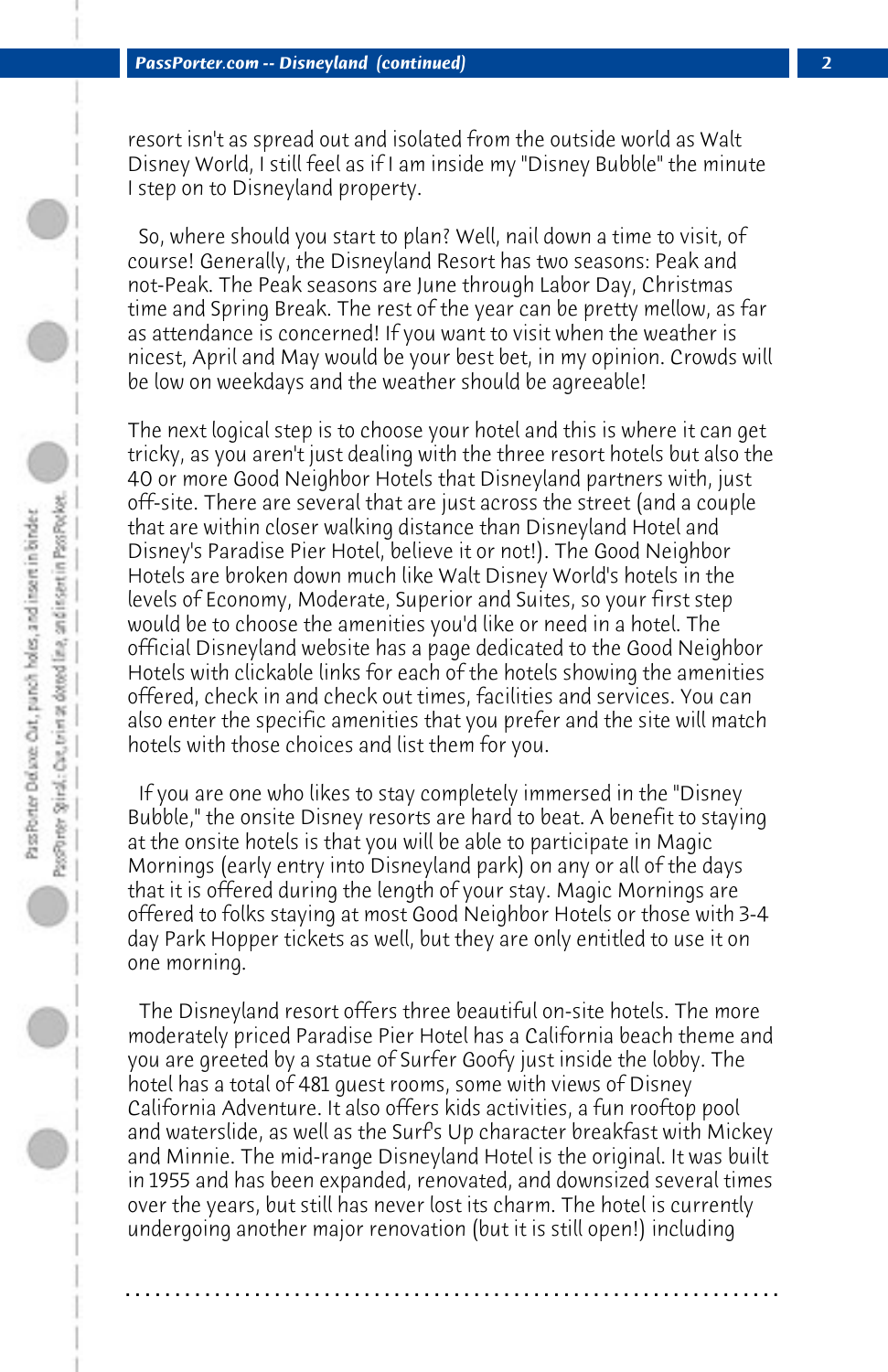*PassPorter.com -- Disneyland (continued) 3*

remodeling the 990 rooms and suites, improving the Never Land pool area, opening new eateries and renaming the tower buildings. The Disneyland Hotel offers two penthouse suites, kids activities, a character meal with Chef Goofy at Goofy's Kitchen, and elegant dining at Steakhouse 55. The grand-daddy of them all is Disney's Grand Californian Hotel and Spa, with architecture based on the Arts and Crafts movement of the early 1900s. The Grand Californian has 745 rooms that offer views of either the Downtown Disney District or Disney California Adventure park. Like the other hotels, the Grand Calif[ornian offers kids](http://www.EarsToYouTravel.com) activities as well as a character breakfast at Storyteller's Cafe (and, if you ask me, it is the best character meal at Disneyland!). It is also home to the most elegant, popular and award-winning restaurant on Disneyland property: Napa Rose. All three Disneyland Resort hotels offer free internet access to guests but two perks that the Grand Californian offers that the other two do not is a "private" entrance into Disney's California Adventure park, and direct access into the Downtown Disney District.

 So . . . bet you didn't think your decision would be that hard to make, [did you? Now that I have given you some food for thought for t](http://www.passporter.com/articles/disneyland-original-disney-destination.php)he initial part of your planning phase, let it all sink in and consider your options and choices. When we meet again, we'll break the parks down one-by-one and land-by-land to see just how much you have to choose from inside the parks!

*About The Author: Sarah is a busy stay-at-home mom, Travel Consultant with* Ears to You Travel, PassPorter Message Board Guide and Navy wife whose family is currently stationed in Washington state. She has made many trips to both Walt Disney World and Disneyland. Her family is excited to be heading to Disneyland (her husband and 2-year-old son's first trip) in August 2011!

*Article last updated: 06-02-2011*

*View the latest version online at: http://www.passporter.com/articles/disneyland-original-disney-destination.html*

*Copyright by Sarah Mudd. All rights reserved under International and Pan-American Copyright Conventions. No part of this publication may be stored in a retrieval system or transmitted in any form by any means electronic, mechanical, photocopying, recording, scanning, or otherwise, except as permitted under sections 107 or 108 of the 1976 United States Copyright Act. Resale of this guide is strictly prohibited without the copyright holder's permission. If you purchased this publication from someone other than PassPorter Travel Press, please call 877-929-3273.*